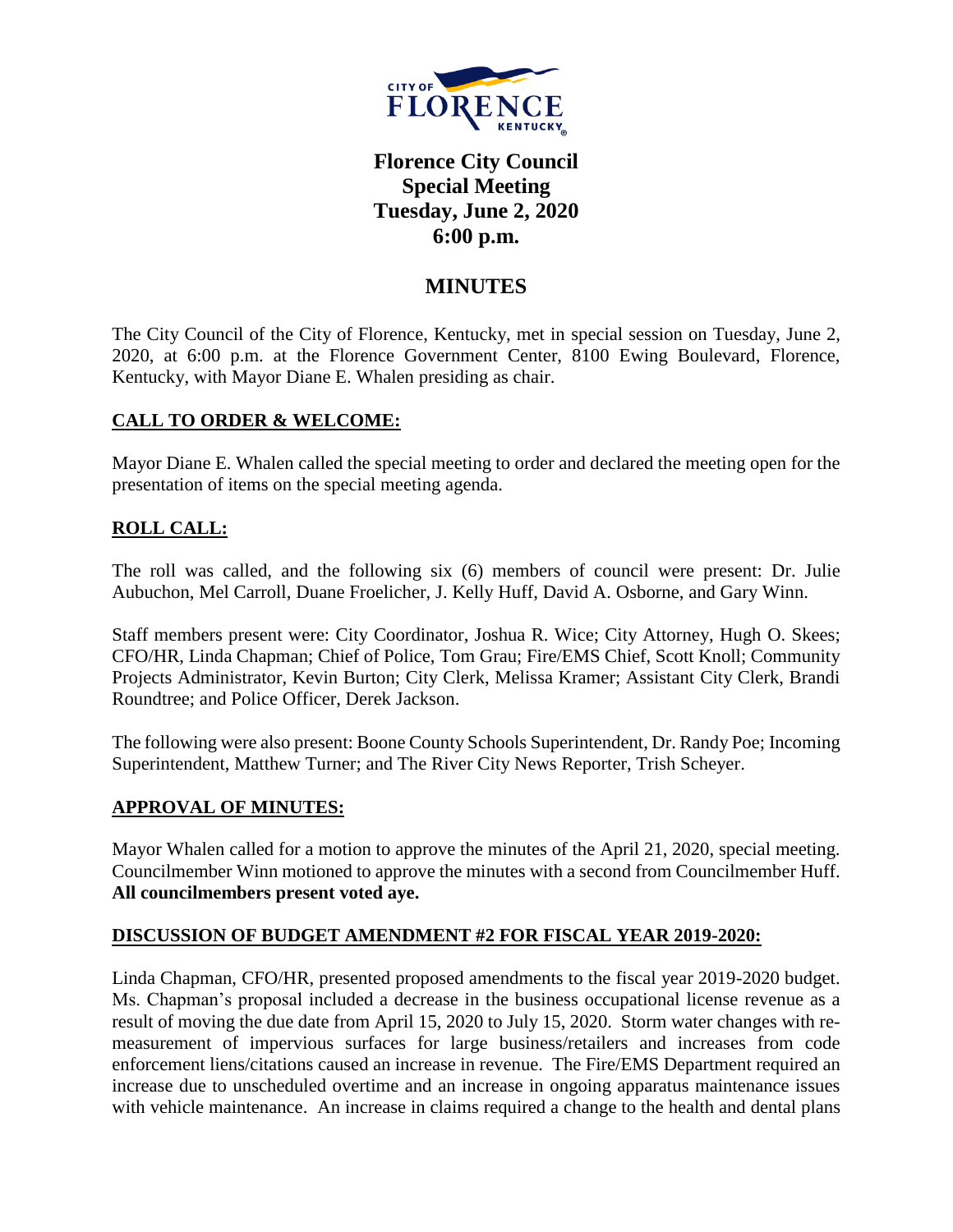budget. As a result of the pandemic, water usage increases are unknown until the April-July meter readings and due to the unknown, an increase was required for water purchases.

No further discussion was necessitated; therefore, an Ordinance will be placed on the next agenda for council's approval.

#### **DISCUSSION OF ORDINANCE O-7-20:**

Discussion was held regarding Ordinance O-7-20 adopting the official budget for the 2020-2021 fiscal year of the city following the annual budget retreat. CFO/HR, Linda Chapman, reiterated no changes were made since the annual budget retreat. The ordinance was in conformity with discussion and agreements at the annual budget retreat.

With regard to the budget, Mayor Whalen introduced Boone County Schools Superintendent, Dr. Randy Poe, as part of the discussion regarding the partnership with the Boone County Schools. Specifically, the tennis courts at Boone County High School currently owned by the city.

Superintendent, Dr. Randy Poe, introduced Matthew Turner. Dr. Poe retires on June 30, 2020 and Mr. Turner will replace Dr. Poe as the new superintendent on July 1, 2020. Mr. Turner introduced himself and conveyed to Mayor Whalen and city council he is anticipating to continue the working relationship with them.

Dr. Poe thanked city council for allowing him to address them one last time regarding the Florence proper schools. Currently, at Boone County High School, a new auditorium is under construction. The new auditorium will have full band and chorus opportunities including a ticket box. The old auditorium will be repurposed and transformed into four new classrooms. The current mobile units outside the school will be removed. A multipurpose waiting area for the parent pickup is under construction to help alleviate the congestion in that area of the school. Following the fall sports season, the grass infield will be replaced with a turf field. This will allow programs to be brought back to the school campus for practice. The soccer teams were practicing at the Boone County Peewee Football League's field.

In regard to the tennis courts, Dr. Poe previously coached the boy's tennis team. The boy's tennis team was required to practice off campus to allow the girls tennis team use of the schools two tennis courts, currently owned by the city. Dr. Poe and the Boone County Board of Education would like to expand the tennis courts at Boone County High School. This would require entering into a Memorandum of Understanding (MOU). The expansion of the tennis courts would allow the teams to practice and play their matches at the school. Eliminating the requirement of the teams to travel. As part of the proposed MOU, the city would use and maintain three courts. During the months of March, April, and May, the high school tennis teams would be allowed to conduct their matches after school and continue to practice at the tennis courts. The expansion would alleviate the required transportation for parents and bring all the sports programs back to campus.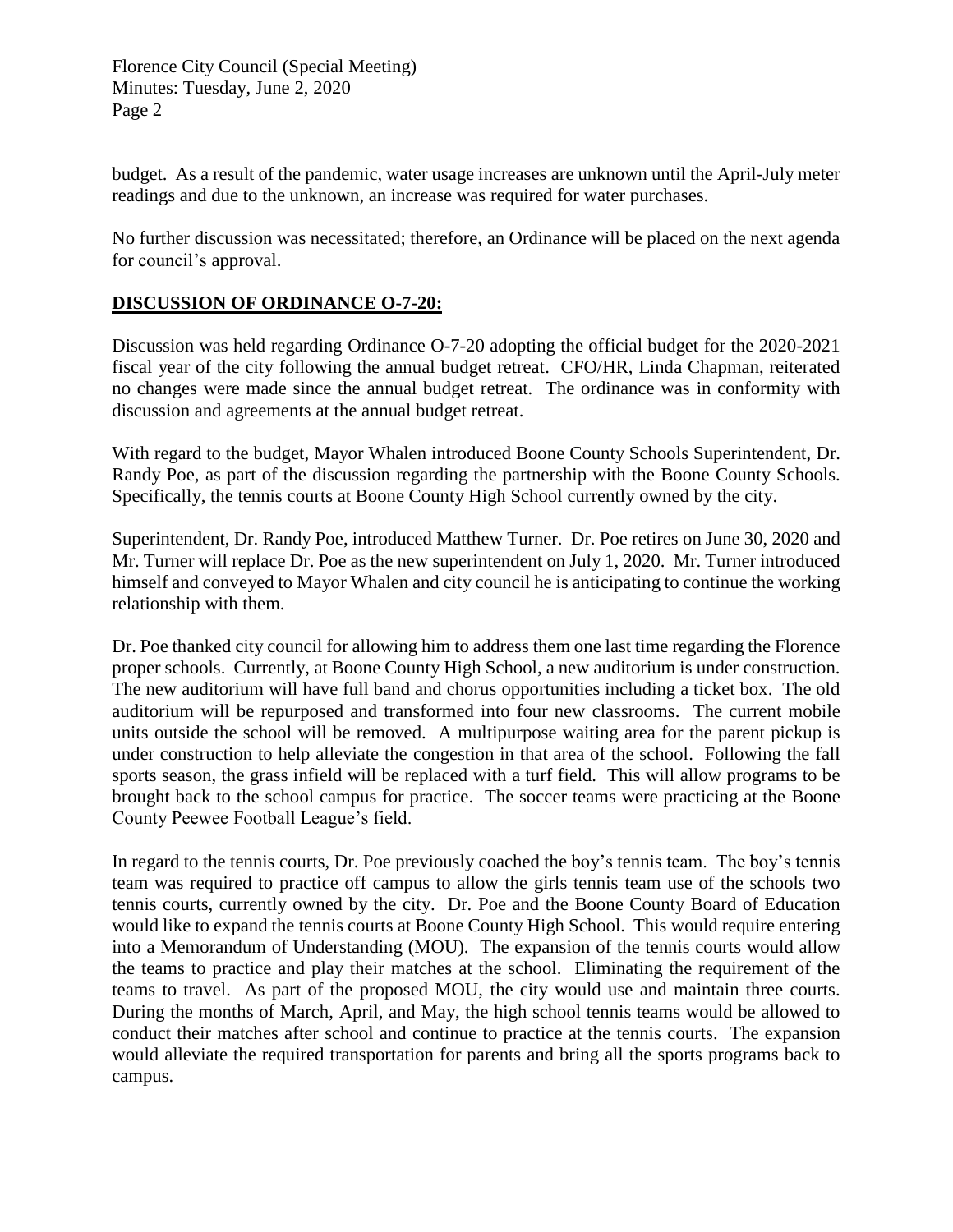Dr. Poe also discussed the Children's Inc. program. As a result of the pandemic, Children's Inc. has been unable to open and operate. Currently, the Boone County Board is working with Children's Inc. to enter into a Memorandum of Understanding to lease their building. The Board would like to provide either preschool services or all day kindergarten for Florence Elementary and Collins. Dr. Poe also relayed the Boone County School Board is continuing to renovate the grounds at the other Florence schools, Yealey Elementary, Florence Elementary, Erpenbeck Elementary, Ockerman Middle School, and Ockerman Elementary.

Mayor Whalen requested city council to consider to budget money for the tennis courts and investment in the east side of town. Discussion was held with regard to the parking spaces and a water main pipe in the extended area. Dr. Poe is hopeful in minimizing any additional cost factors with regard to the parking spaces and looking forward to continuing to work with the city.

#### **PROCLAMATION:**

Mayor Whalen recognized and issued a Proclamation in honor of Dr. Randy Poe and reading the following Proclamation into record:

WHEREAS, on June 30, 2020, Dr. Randy Poe will retire from a distinguished public education calling;

WHEREAS, Dr. Poe began his career in 1983 with the Boone County School District. Initially, he served as a teacher at Boone County High School until 1991. He then became an Assistant Principal with Conner Middle School from 1992 to 1994 and was promoted to Principal in 1994 and served in that capacity until 1998. In 1998, he became the Executive Director of Technology, Research, and Development Services with the district where he served until 1999. At that time, he advanced to the Assistant Superintendent of Management Support Services until 2002 and subsequently served as the Deputy Superintendent of the Boone County School District from 2002 to 2008;

WHEREAS, Dr. Poe obtained a Bachelor of Science from Northern Kentucky University in 1983, a Master's Degree in Secondary Education from Northern Kentucky University in 1985, and a Doctorate of Éducation from Northern Kentucky University in May  $2013:$ 

WHEREAS, Dr. Poe became Superintendent of the Boone County School District in July 2008 and will continue to serve in that capacity until June 30, 2020;

WHEREAS, Dr. Poe has served on the Board of Directors for the Kentucky Association of School Superintendents (KASS), the National Center for Education Research and Technology, and the Northern Kentucky Chamber of Commerce. He is a member of the Kentucky and American Association of School Administrators and serves on the Local Superintendent Advisory Council for the Kentucky Commissioner of Education. He has also been a member of the Florence Rotary Club for 15 years;

WHEREAS, Dr. Poe has been the recipient of numerous awards and recognitions during his tenure including the Sixth District Middle School Principal of the Year in 1998; Outstanding Young Leader of Boone County award by the Boone County Jaycees in 1999; inducted into the Northern Kentucky High School Soccer Coaches Association Hall of Fame in 2007; One to One Literacy award in 2011 by the Northern Kentucky Education Council; Outstanding NKU Alumnus of the College of Education and Human Services in 2012; KASA Superintendent of the Year in 2013; F.L. Dupree Award and the NKYEX Lifetime Achievement Award in 2015; NKY Chamber of Commerce Community Award in 2018; and the NKYEC Spirit of the Region Award in 2019; and,

WHEREAS, Dr. Poe has earned the admiration and respect of students, colleagues, and community members in Boone County and the City of Florence for his commitment, collegiality, enthusiasm, professionalism, compassion, and hard work.

NOW, THEREFORE, BE IT PROCLAIMED THAT, I, Diane E. Whalen, Mayor of the City of Florence, Kentucky, and on behalf of the members of Florence City Council, take great pleasure in recognizing the significant professional achievements of Dr. Randy Poe and express my sincere gratitude of the invaluable contributions he has made to the Boone County Schools District.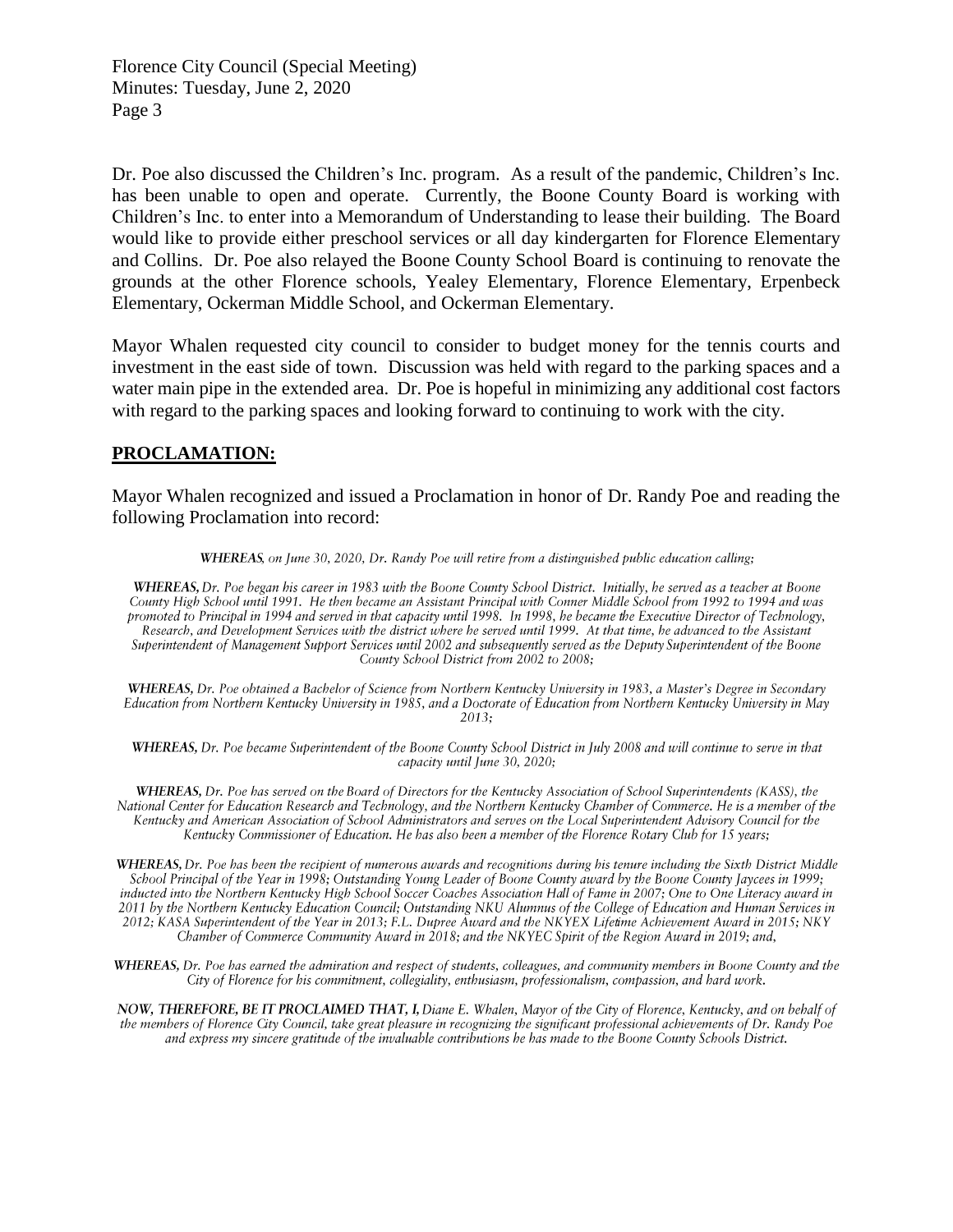Dr. Poe thanked Mayor Whalen and city council for the great partnership he has had during his tenure and has enjoyed working with the great city of Florence. The students in the Florence area would be the sixth largest district in the State and Dr. Poe felt this could only be achieved with the excellence of the great relationships.

#### **DISCUSSION OF ORDINANCE O-8-20:**

Discussion was held regarding Ordinance O-8-20 amending Ordinance No. O-23-19 relating to personnel policies, job descriptions, authorized positions and the pay plan. CFO/HR, Linda Chapman, recommended a 2.3% cost of living increase previously discussed at the budget retreat. Revisions to the city personnel policies by eliminating one Administrative Secretary position and adding one Administration Clerk position; adding one Code Enforcement Offer position and adding one mechanic position. No further discussion was required and the ordinance will be placed on the next agenda.

#### **MUNICIPAL ORDER MO-6-20:**

A Municipal Order approving the appointment of Eric Hall as the City's representative and Joshua Hunt as the City's alternate representative to the Intermodal Coordinating Committee of the Ohio-Kentucky-Indiana Regional Council of Governments.

Councilmember Winn motioned to approve Municipal Order MO-6-20 with a second from Councilmember Huff. **All councilmembers present voted aye.**

#### **MUNICIPAL ORDER MO-7-20:**

A Municipal Order approving the reappointment of Kenny Vaught to the Florence Board of Adjustment and Zoning Appeals.

Councilmember Aubuchon motioned to approve Municipal Order MO-7-20 with a second from Councilmember Froelicher. **All councilmembers present voted aye.**

#### **MUNICIPAL ORDER MO-8-20:**

A Municipal Order approving the reappointment of Jim Johnson to the City of Florence Code Enforcement Board.

Councilmember Carroll motioned to approve Municipal Order MO-8-20 with a second from Councilmember Winn. **All councilmembers present voted aye.**

#### **MUNICIPAL ORDER MO-9-20:**

A Municipal Order approving the reappointment of Bill Sharp to the City of Florence Code Enforcement Board.